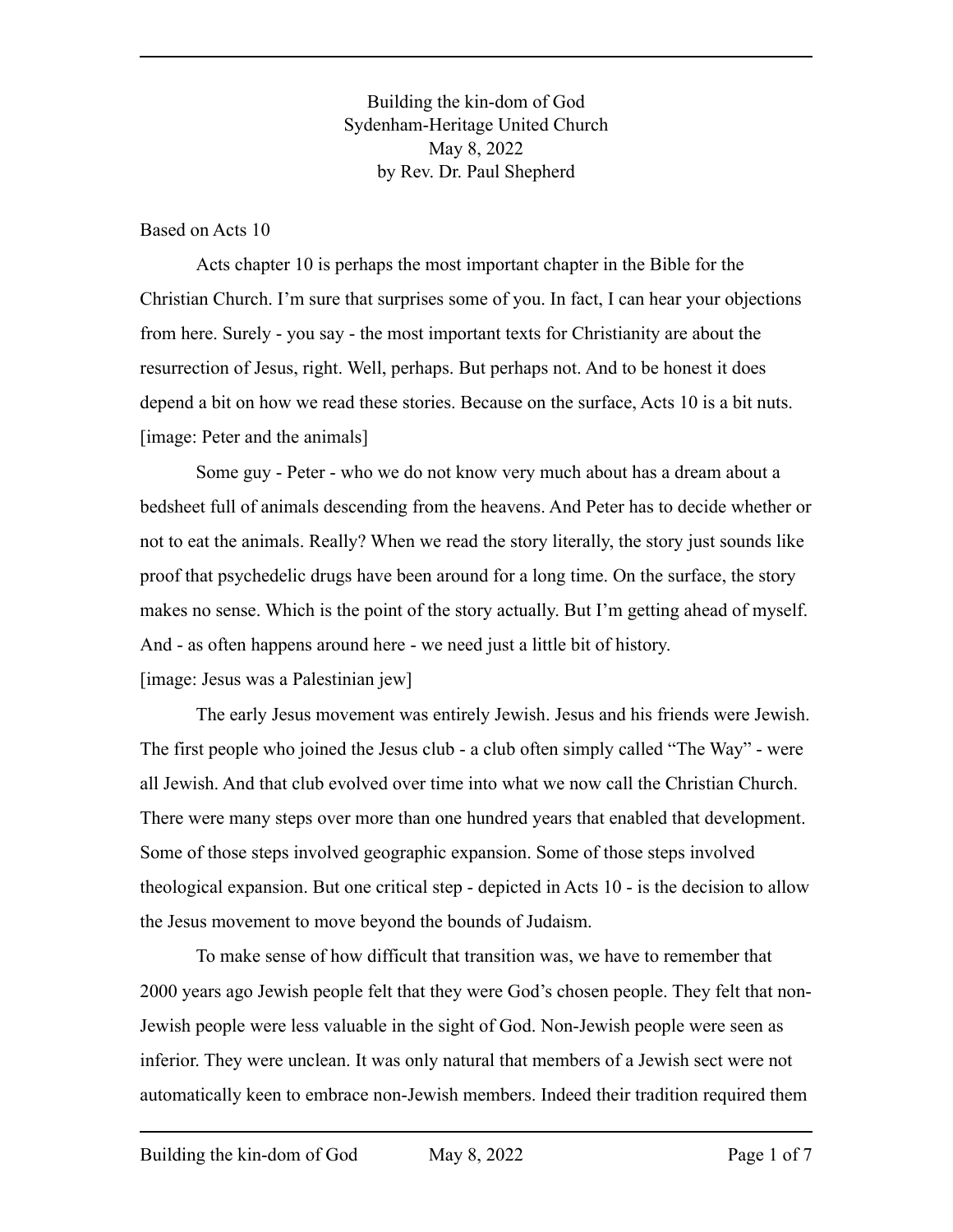to have minimal contact with non-Jewish people. Romans would talk with anyone. But 2000 years ago, Jewish people wanted to remain separate and aloof.

And then we have Cornelius, a non-Jewish person who experienced the presence of God. And because of that experience, Cornelius was driven to want an audience with Peter. In normal day-to-day life, Peter would not have spoken with Cornelius because Cornelius was not Jewish. But then Peter has his dream.

## [image: animals]

And his dream includes a bedsheet full of animals that Jewish tradition declared to be unclean (and therefore not fit to be eaten). God tells Peter to eat. And Peter decides to remind God of what is in the Jewish Bible and points out to God that the animals are all unclean. And God simply declares that they are clean. And furthermore, that if God declares them clean, they are clean. God puts religious tradition where it belongs, which is behind God. In the dream, God declares that love is more important than racial biases. [image: inclusion]

The dream tells Peter that all animals are clean. Reality tells Peter that all people are "clean". There are no "chosen people". God does not pick favourites. Since God made all people, we are all children of God and we should all relate to each other as equals. And perhaps we do not appreciate how radical that message was 2000 years ago. Regrettably, that message is still radical today. Yes, in many ways we have moved a long way forward in terms of accepting people who are different from us. But in Canadian society - and even in the church - we still have overt racism, sexism, and other forms of discrimination. We do not have this all figured out either. So perhaps we understand this story better than we want to admit that we do.

In any case, I will argue that Acts 10 is the most important chapter in the Bible for the Christian Church. Because if Peter had failed to get the point of the dream the Jesus club would have remained a sect within Judaism, and a very small one at that. It would never have embraced all people as potential members of the Jesus club. The Christian Church would never had gotten started. And more importantly, the inclusion of all people is one of the defining features of Christianity. Now before you correct me, yes I am aware that the Christian Church has not always lived out that vision. The Christian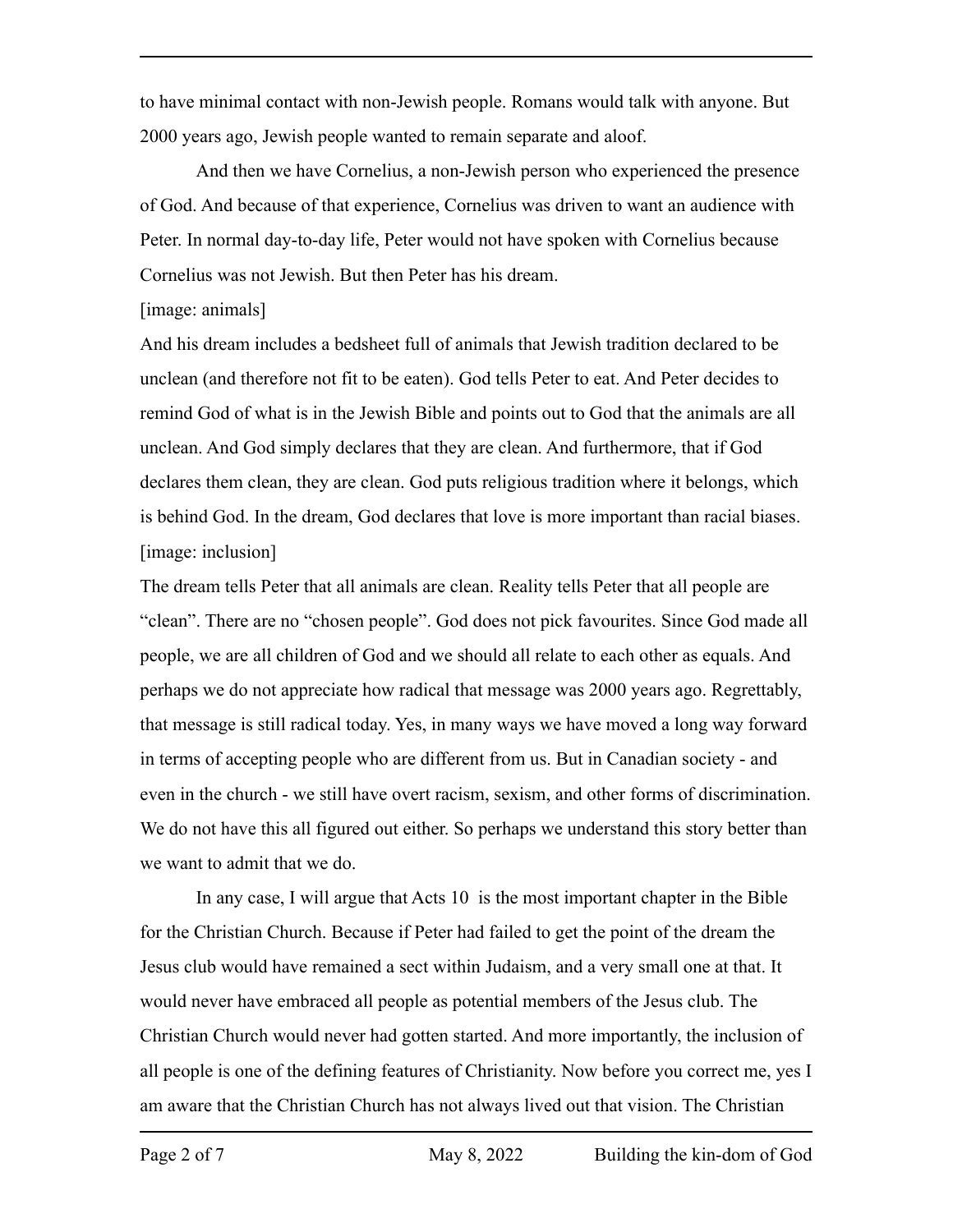Church has made many trips into racist, sexist, and exclusivist behaviour. Including the Crusades against Muslims. Including centuries of support for slavery. Including the conquest of North America at the expense of indigenous people. Including allowing small-minded thinking to persist today. Those were mistakes. Deviations from Christian principles. Not the way the Church should have acted. One fundamental basis of Christianity is acceptance that all people are children of God. Period. What God has called clean, we must not call unclean.

## [image: past vs future]

I hope I have at least partially convinced you that Acts 10 was important for the formation of the Christian Church. But I think Acts 10 is also important for the future of the church. Consider this. In the story as written, it was the Jewish community that was mainstream and was wondering how - or if - to embrace outsiders. But today, we the Christian Church are the mainstream and we are invited to wonder how - or if - to embrace outsiders.

Sometimes when we read Acts 10, we place ourself amongst the outsiders. I mean, we are not Jewish. So in Acts 10, we see ourselves as the ones trying to break into the Jesus club. But today we are the Jesus club. And so I invite us to hear the story in Acts 10 from the other side. We need to re-read Acts 10 and to place ourselves within the dominant community in the story. Because we ourselves are now the ones being challenged with how to deal with outsiders who want to join with us in our mission. People who are not like us. People who do not want to join us. People who want to join our mission, not our institution.

## [image: all children of god]

In Canada, Christianity has certainly declined in power since the 1950s. But within these walls, we still have the power to simply ignore outsiders. If we want to. We can choose to decide that we are God's special little people and other people are just … less. If we want to. Or we can embrace the vision that all people are children of God. We can accept the call to put legs to the idea that what God has called clean, we must not call unclean. And then we can take that vision onto our streets.

Are you confused? Is Rev. Paul really saying that we should open our doors to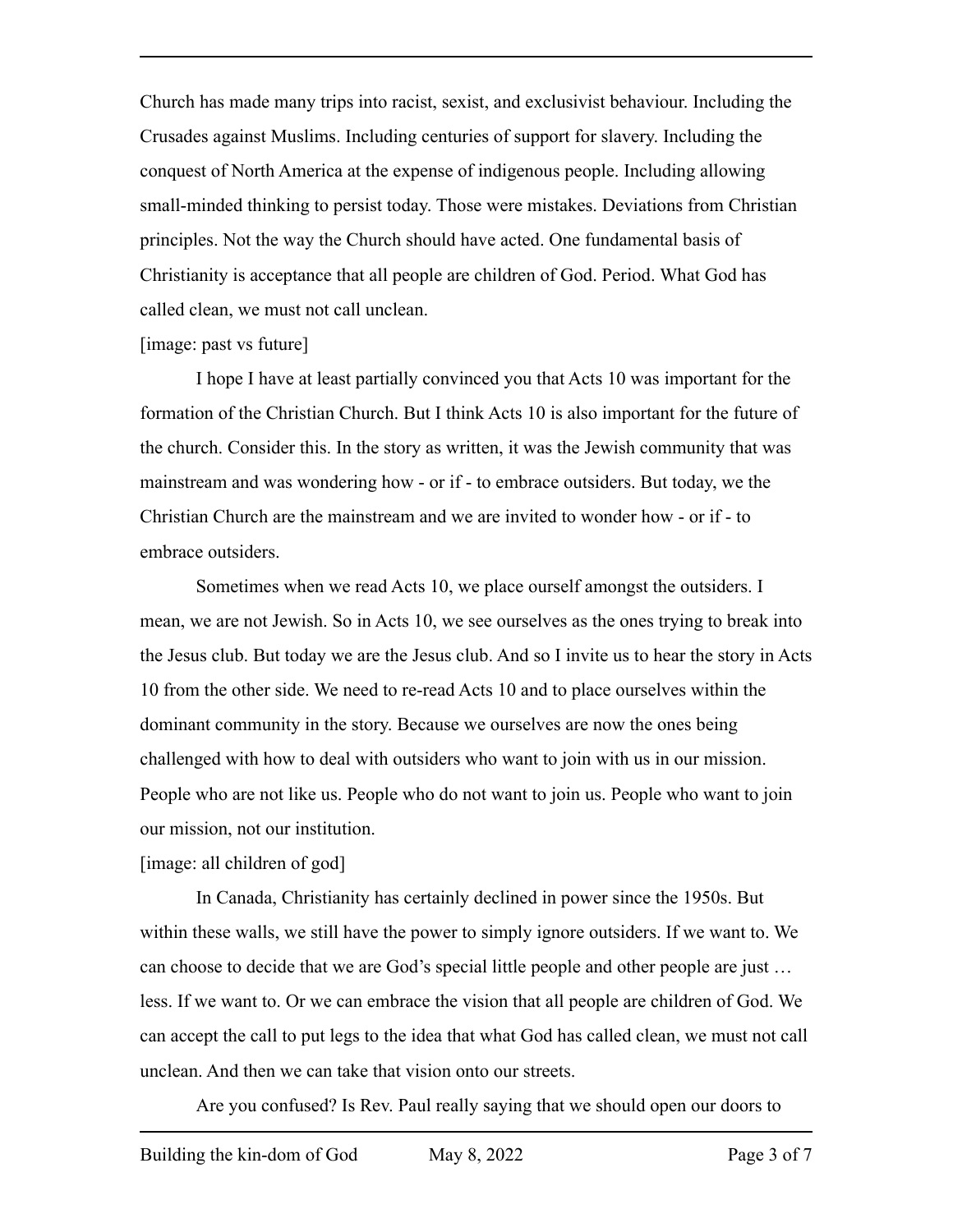non-Christians. Doesn't he know that this is a church. What is he talking about now. Good question. I'm talking about how - or if - we want to engage with our own community here in Brantford.

[image: nuns]

I'm sure we've all heard of this groups called "nones". No, not that kind of nun. [image: nones]

These are people who - when given a census and asked about their religious affiliation tick off the box "none". There are so many people who tick off the box "none" that the group has a name. They are the "nones". About 1/3 of Canadians are nones. And if we only look at younger adults, that number is closer to 1/2. If we want to reach out beyond our own walls, one way to reach out is to target the nones.

[image: nones on the rise]

What do we want to do with these nones? Do we want to just sit back and declare that they "should" come to church? Do we want to sit smugly and imagine that of course our style of worship should be a pleasant experience for them? Do we want to ignore them completely? Or do we want to put on programs in this church that would actually interest them? I know for a fact that for many of us here - including me - those "nones" include our own children. So I hope we do not want to ignore them.

I want to read from a Huffington Post article from almost 10 years ago written by Gary Laderman, "[T]he rise of the "nones" surely suggests it is the end of religion as we know it. Forget churches; forget priests and pastors; forget the Bible; forget organized religion generally. What is sacred are no longer conventional objects like a cross, a singular religious identity like being a Methodist, nor activities like going to church or prayer. Instead, the religious worlds in the contemporary and future United States are robust and capacious, providing an abundance of spiritual possibilities found in unexpected places like drum circles and meditation exercises, sports events and other expressions from popular culture. It is a brave new world for religious Americans who are increasingly unhinged from traditional authorities and institutions.["1](#page-3-0)

<span id="page-3-1"></span>The question is not really, "who are these nones". We know who they are. The

<span id="page-3-0"></span>[1](#page-3-1) https://www.huffpost.com/entry/the-rise-of-religious-non\_b\_2913000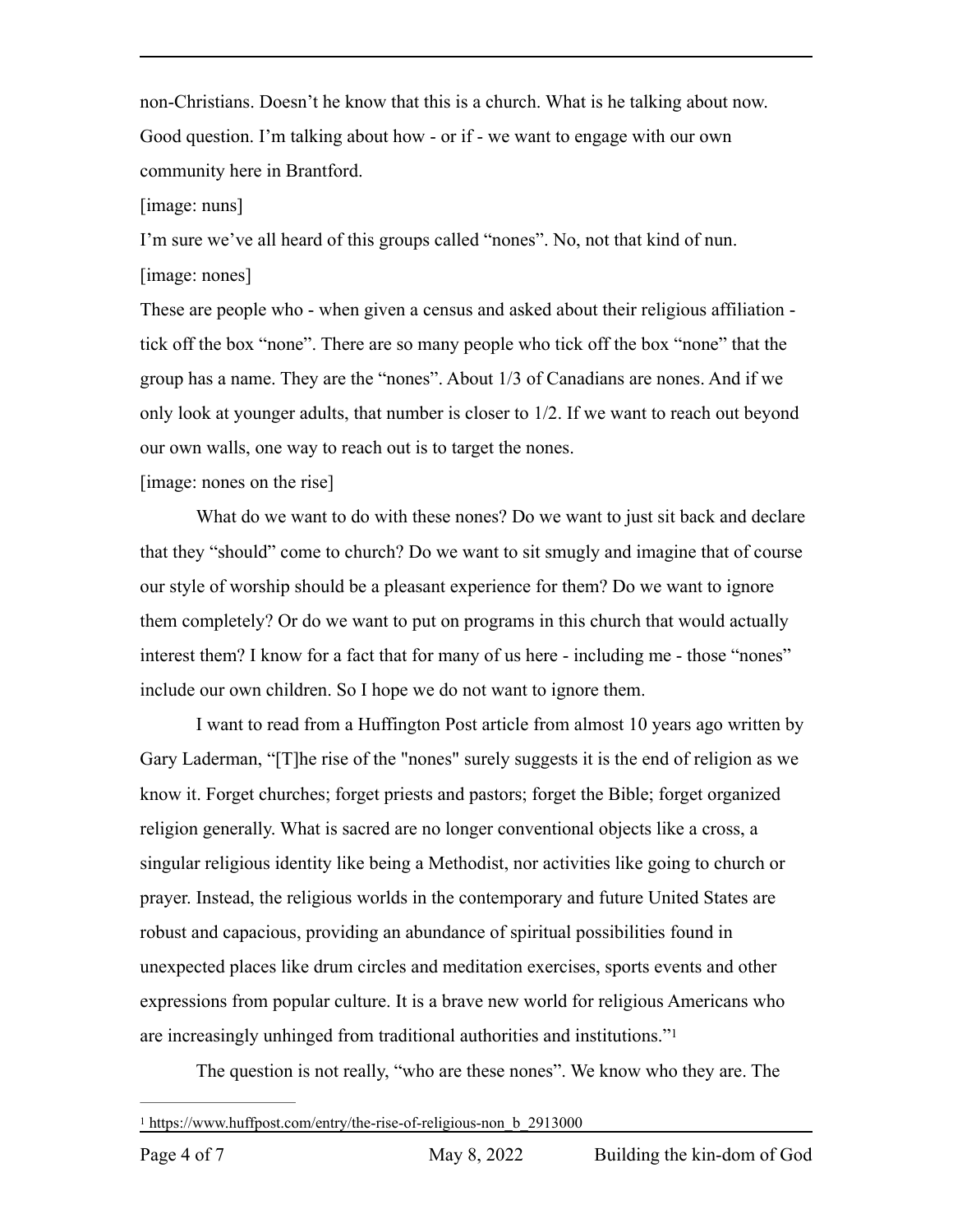question is are we open to accepting them in our midst without forcing them to be like us? That is exactly the struggle that was going on in Acts 10.

I want to highlight how these nones really are like us in so many ways. As I said, they are like our own children because most of our children are nones. [image: final battlefield star trek]

Let me share a personal story with you. In 1969 Star Trek had an episode called "Let that be your last battlefield". In the episode, the Enterprise encounters two individuals who are both half-white and half-black. One of them considers himself a freedom-fighter. The other one calls him a terrorist. These two people hate each other. One of them has been chasing the other with the intention of bringing him back to their home planet to face charges of terrorism. Their chase has gone on for 50,000 years. Their chase led them to the Enterprise. The entire crew found it very hard to understand the hatred between the two people. They were both from the same planet. They were both half-white and half-black. Finally, near the very end of the episode we discover that the hatred is racial. Because one of them is white on the left side and the other is white on the right side. And for that reason, they are sworn enemies. In the end, the Enterprise is forced to take both of them back to their home planet. Only to discover that the entire population of their home planet killed each other long ago.

[image: star trek tos cast]

Star Trek often had episodes with a great deal of social commentary. Even the make-up of the cast was very radical at the time. Yes, the captain is the most normallooking white male. And in stereotypical fashion, the engineer is Scottish. But the main crew included two women, one of whom was black. The crew included a Russian, an Asian, and an Alien. When Star Trek was first aired in 1966 that was radical.

When I was a teenager and learning about the world, I remember watching Star Trek. And I remember that particular episode - as a rerun - I did not see it in 1969. And the same week that I saw that episode I remember going to church and learning something about how even though God loves everyone, obviously Christians are right and everyone else - regrettably - will not be enjoying their afterlife.

[image: bigotry is bigotry]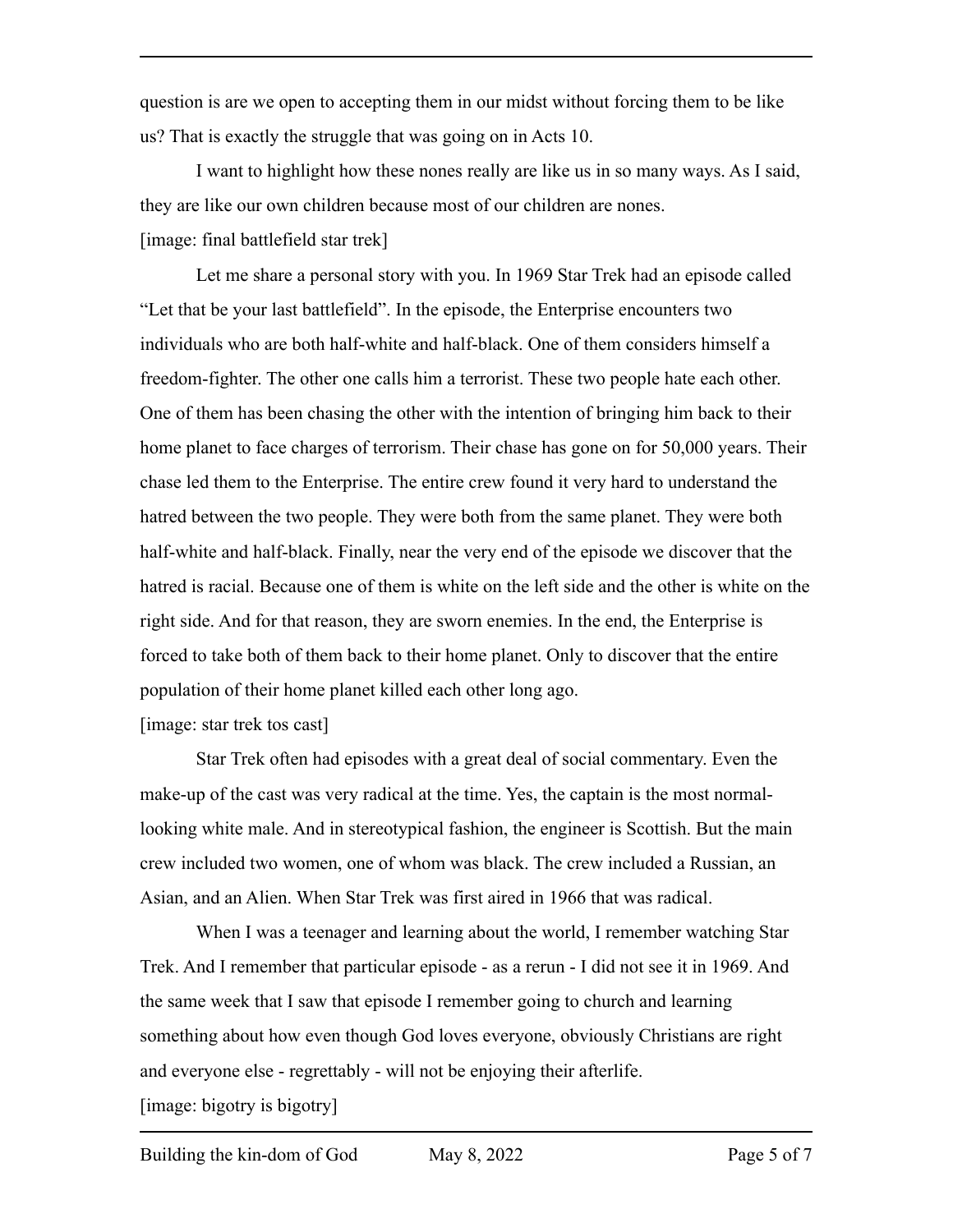In the same week of my life, Star Trek told me that we are all children of God. And my own church told me that Christians were God's special little people.

I remember being baffled that the church - an institution that should preach love and justice - was preaching exclusivism. Meanwhile a low-budget TV show was teaching me better morals than I was learning in my own church. And yes, I did think like this when I was a teenager.

[image: the only thing worse]

You know what they say, The only thing worse than a child who does not pay attention is one who does. Right Dakota?

I share this story because I feel that we should not blame these nones for finding spiritual value outside the church. We should blame ourselves for not giving the nones good reasons to come into the church. We should consider how the joy and life that we ourselves find in the church can be expressed in new ways that allow other people to participate, including nones.

One issue - according to the nones that I speak with - is that they would perhaps like to do things in  $/$  at  $/$  or with the church. But their perception is that we do not DO very much. They are - in general - not interesting in sitting on committees. But they would like to DO things. They are open to relationship with other people. And please do not think that this is a new idea. This idea pre-dates covid. It predates colour television. It pre-dates hockey practice on Sundays. It pre-dates all the other excuses we like to give for why young people do not come to church. It is an idea from 800 years ago when St Francis of Assisi said, "Preach the Gospel at all times. And when absolutely necessary, use words". The Gospel has always been preached most effectively with action. We need to be do-ers of the word. And if we DO the word, maybe we can work together with the nones.

Here at Sydenhan-Heritage United Church, our slogan is … wait … what is our slogan?

[image: talking about the kin-dom of God]

Talking about the kin-dom of God. Wait, that doesn't sound right.

[image: complaining about all the reasons it is hard to find the kin-dom of God]